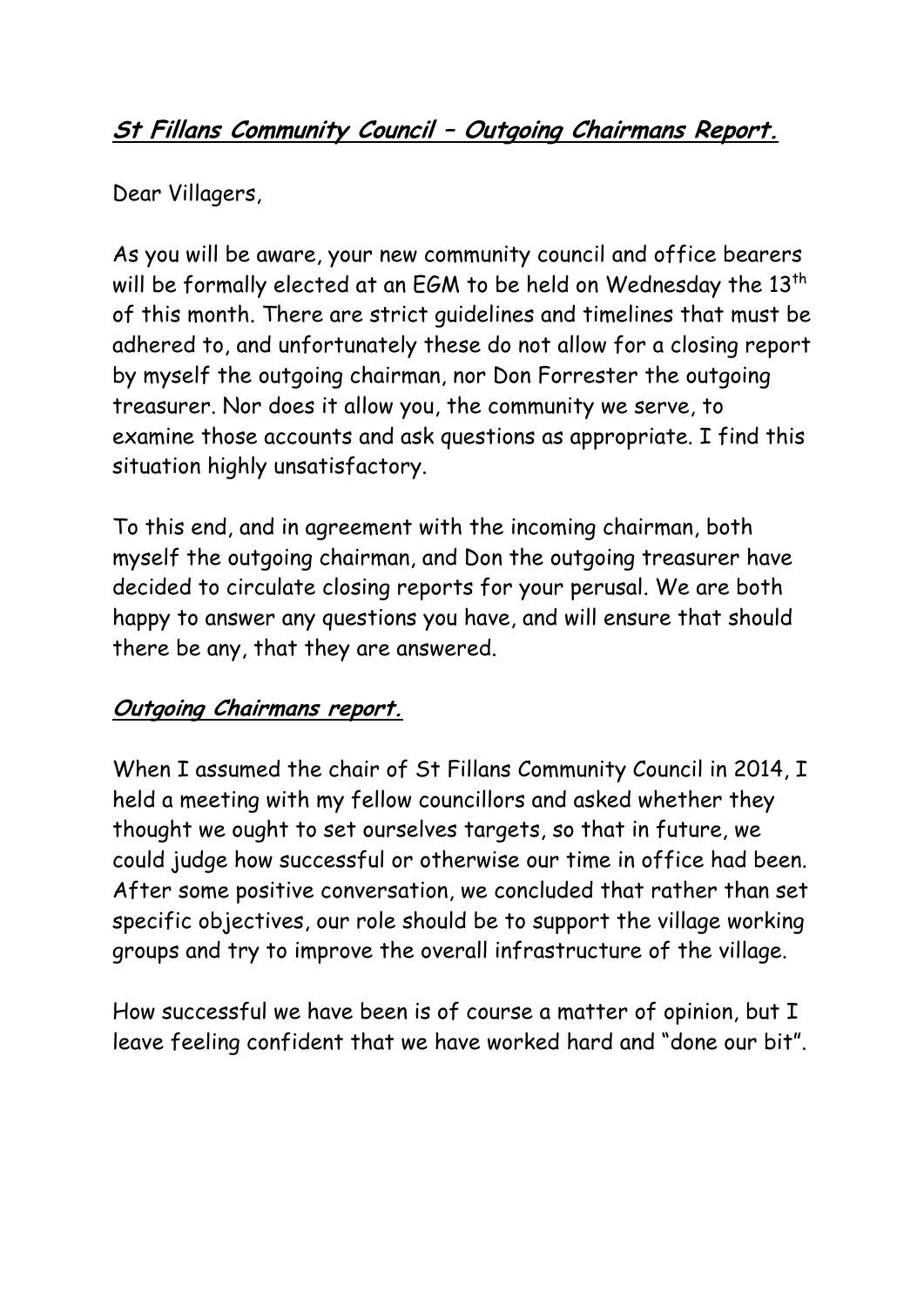### **Village Working Groups.**

The support of these groups was one of our primary aims. To this end we, both as councillors and as individuals, have tried to constantly support each village group.

By their nature, some groups required more practical assistance, whilst others required councillor intervention. So as well as humping marquees, bonfire materials and lawn mowers, we have planted trees, litter picked, strimmed and put up Christmas lights.

As councillors, amongst other things, we have changed the village constitution to allow the play park to progress, we have argued to adjudicating panels that the path should be allowed to continue through disputed land, and we have taken the views of these groups to our MP's and MSP's and the National Park, in order to fight their corners.

So I hope we have played a small part, and I wish to thank all volunteer individuals and groups in this village for their hard work. It helps to make St Fillans the outstanding place that it is in which to live and speaking personally, I will always continue to do my bit. Thank you also to those groups for their positive comments regarding our involvement and support.

#### **Village Infrastructure.**

Again, this was seen by us as an important part of our role. We have a great village, but it is not without its issues. We have had quite a bit of success in trying to improve various areas of infrastructure, but I can also tell you that attempting to make improvement is not without its challenges, and can be extremely frustrating.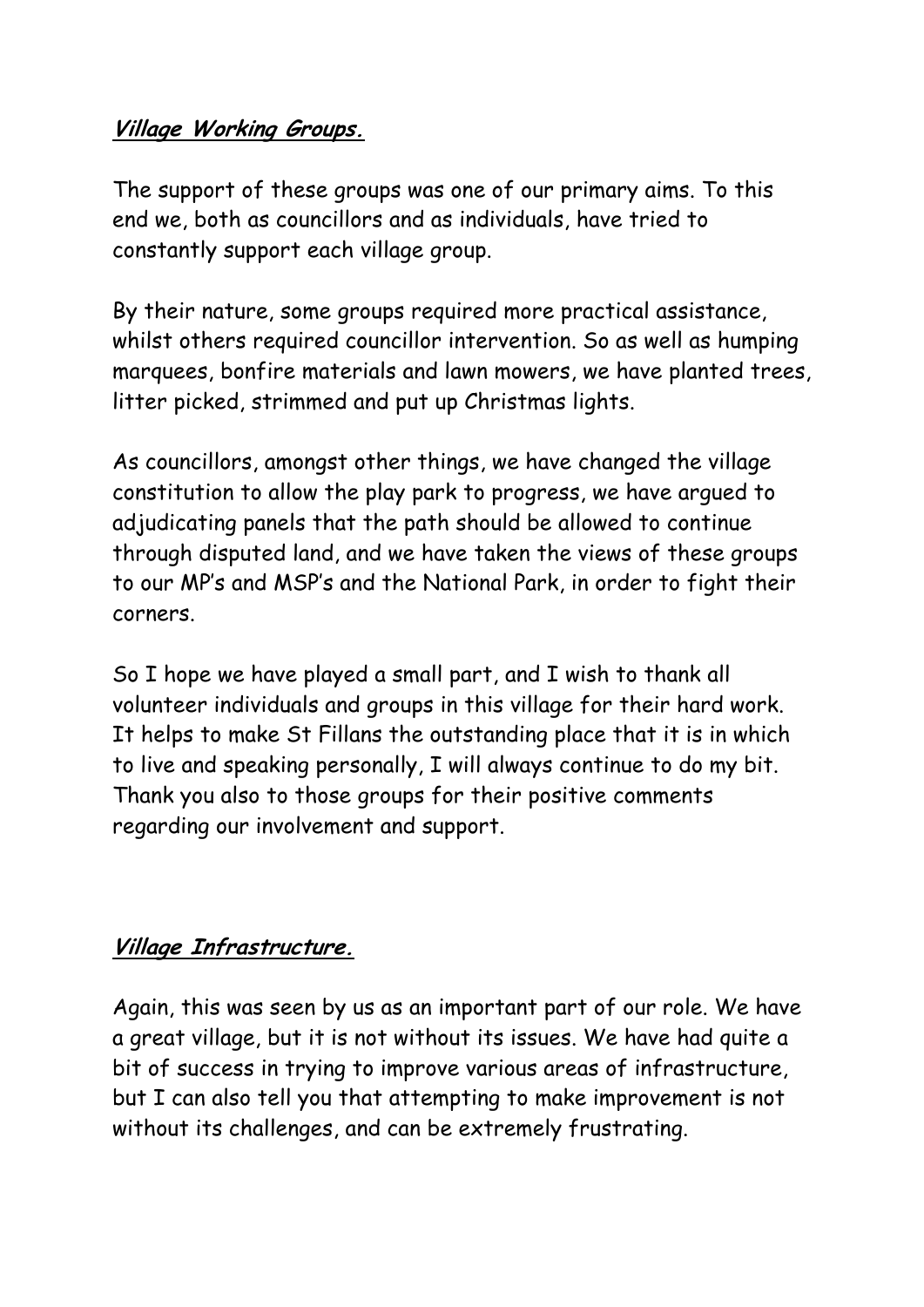I will outline below some of the areas of improvement to infrastructure we have achieved, partially achieved and some that are ongoing. In some areas we have directly influenced outcome, in others we have played a more supporting role by encouraging, pushing and cajoling.

Here are some of those achievements -

- National Park Bye Laws and Warden Service.
- Purchase of new village Christmas tree lights.
- Participated in, and supported the Community Action Plan.
- Arranging the village Christmas Carols service.
- Drainage and flooding. We have had some success, but many frustrations in this area. Much has been promised over several years, but less has been delivered.
- Bus stops. One of two has been replaced.
- Snow clearance.
- High speed broadband.
- Road re-surfacing.
- Pavement re-surfacing.
- Village glass recycling facility.
- Great Loch Earn Boat Race.
- BLISS art trail.
- Village phone directory.
- Village website.
- Salt bins.
- Speed indicators.
- Street lighting.
- Bay speed limit signs.
- Saturday late bus service.
- Community Payback.
- Public toilets.
- Neighbourhood Watch.
- Loch Earn Water Sports.
- Poppy Scotland.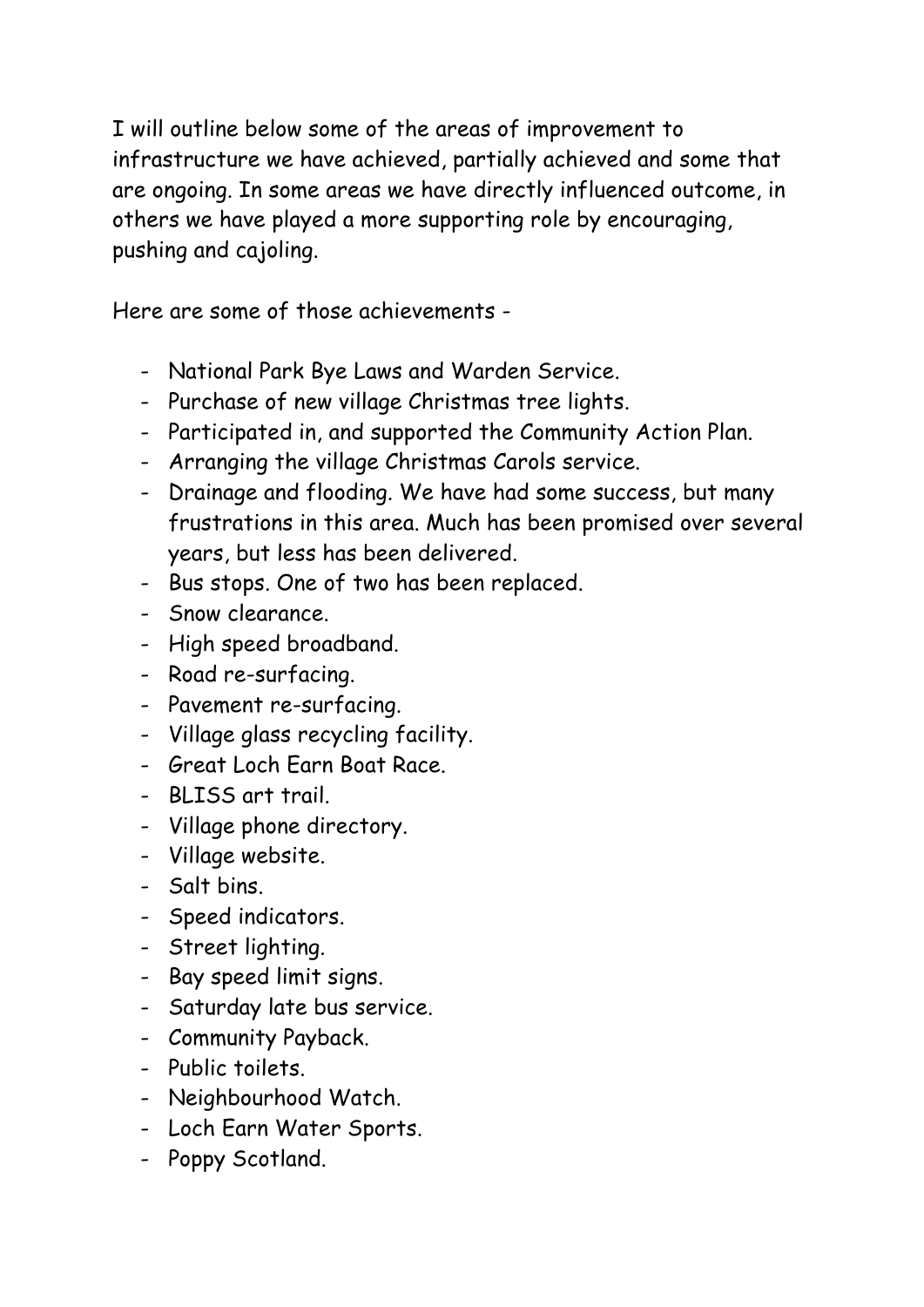- Pavement cleansing.
- RBS meetings to represent village views.
- General Data Protection obligations fulfilled.
- Supported villagers buildings at risk concerns.
- Brought in speakers with expertise in funding streams to attend CC for the benefit of interested villagers.
- Sat on Community Investment Fund panel.
- Various speeding issues and potential solutions.

These are some of the matters that spring to mind. Some have been fully achieved, some less so, and some are ongoing. What I can say is, we have certainly tried to improve the infrastructure of this village.

#### **Conclusion.**

Before I close there are a number of people I must thank.

Firstly to my fellow villagers for your support. There have been some bumps along the way, but we have always had overwhelming support from you, and for that we are very grateful.

Secondly to my fellow Community Councillors. We have never had a bad word and have always worked hard together for the benefit of our community. It has been a pleasure to serve alongside you.

I must give a special mention to my Vice Chairman and Treasurer, Donald Forrester. I say without fear of contradiction, that few people in this village have any idea of the hours and hours of work that Don quietly puts in on your behalf, without ever seeking recognition. I do know Don, and you have my sincere thanks.